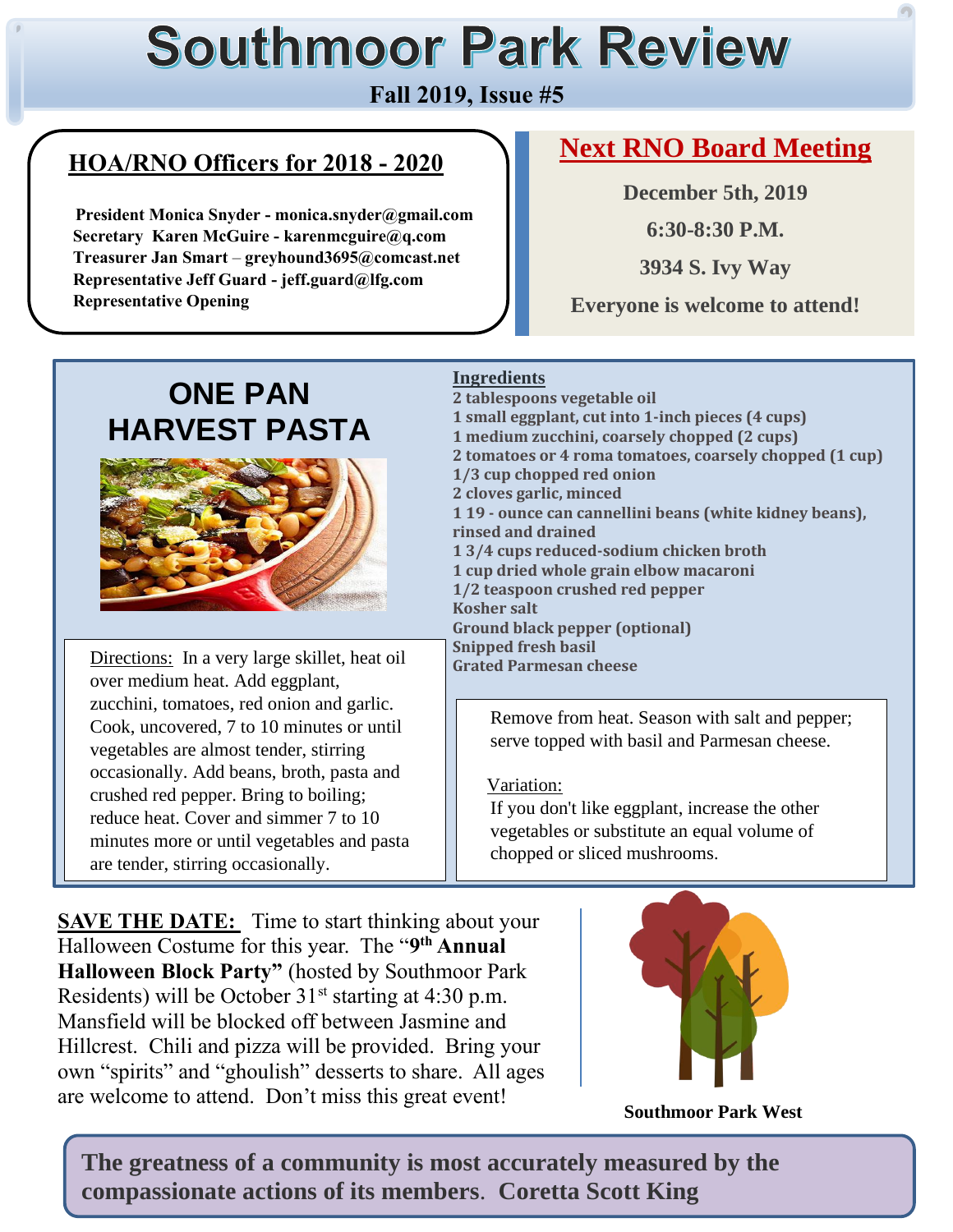#### **Board Volunteer Needed**

Lori Church has resigned as President of the RNO due to moving to the east coast so we are in need of another board member representative (not the President's position). Most months require only a couple of hours of investment. Please contact any board member if you are interested in filling this position. This position may last until April, 2020, but you have the option to stay on another year.

#### **4 th of July Parade and Breakfast**

Once again, we had a great turn-out of parade participants and spectators. Everyone started out by having free coffee, juice, bagels, donuts, and yummies provided by neighbors. The kids decorated their bikes and strollers with "Red, White, and Blue" colors and balloons.



**Four Ways to Deal with Japanese Beetles** (even though this year's attack is over)

**Play Defense** - A multi-part attack is best. Start by spraying the affected plants with Japanese Beetle killer (pyrethrin) at the first sign of attack. Pyrethrin is a safe and effective way to control these pests on vegetables, grapes, raspberries, flowers, roses, trees and shrubs. In addition to controlling Japanese beetles, it also controls cucumber beetles, flea beetles, cabbageworms, Colorado potato beetles, and more.

**Hand Pick** - Japanese beetles are slow. You can easily pick them off plants with your hands and toss them into a bucket of soapy water. Do it in the morning when the beetles are less alert.

**Prevent** - Although the following solutions won't provide immediate gratification, you will be better off next year. Beneficial Nematodes kill the grubs that turn into Japanese beetles. Ideally, apply them in spring before the beetles emerge. The second half of this 1-2 prevention punch is Milky Spore, which also kills grubs. It takes a year or so to get established in your soil, but it keeps working for 10 years or more.

**Trap** – A Japanese Beetle trap is recommended only if you have a large yard, and can place the trap away from your garden. If you have a small yard, you'll just be telling the beetles, "The party's at my house!" If you use a trap, put it out for a day or two at a time every couple of weeks.

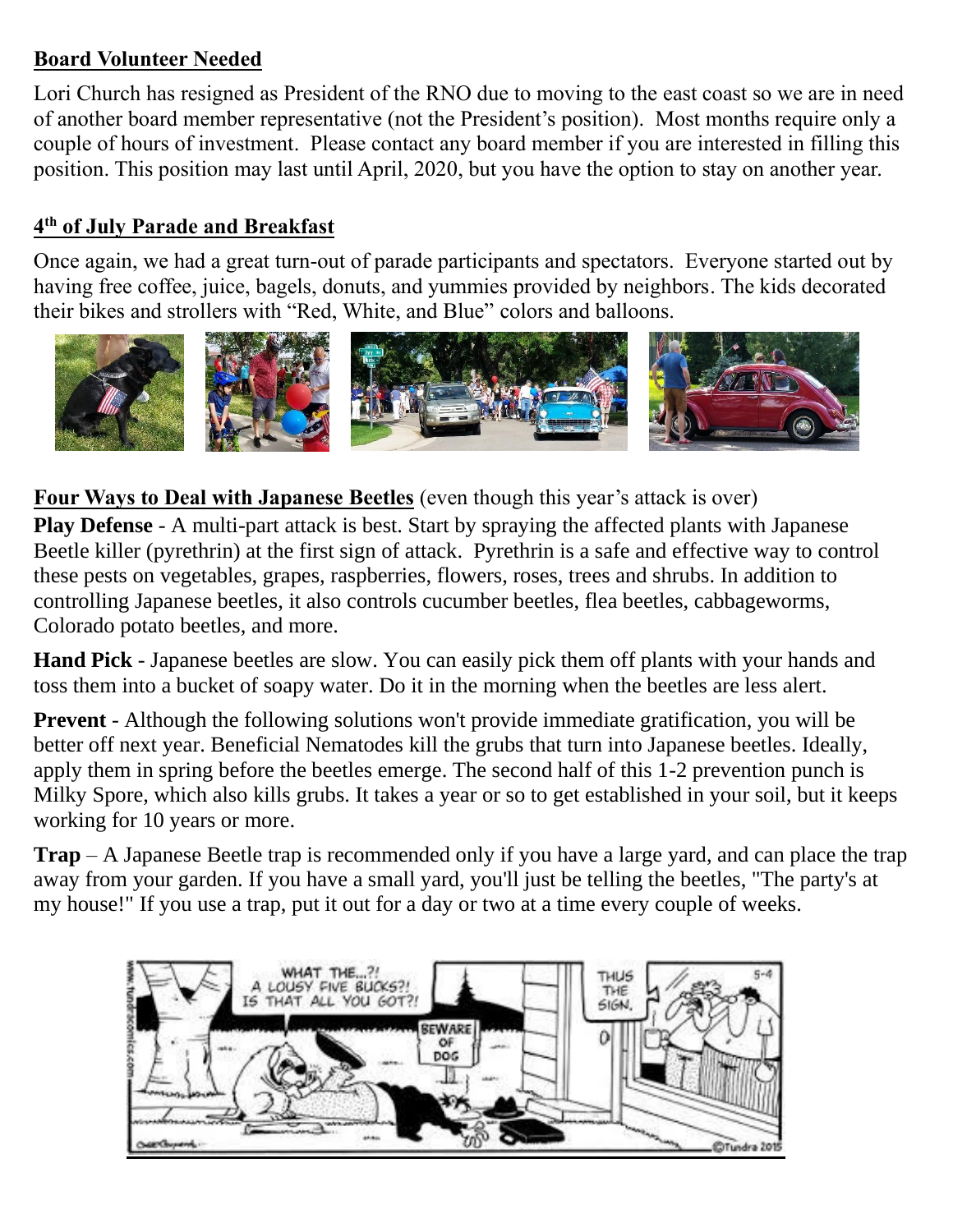#### **Protecting Your Pets**

It seems just about every day we read about pets (primarily dogs) that are lost or found on NextDoor. Here are some tips to hopefully reduce these unfortunate events.

Are jingling tags the reason you take Fido's collar off? No problem, you can buy dog (or cat) collars with pockets for tags or simply rubber band the tags together to keep them from "clinking" against each other. Keep their collars on at all times along with a tag that has your contact information.

**M**ake sure all the latches on gates and fences are secure. If you have a gate that blows open or a latch that doesn't stay shut, add a lock or hook-and-eye closure. You can buy inexpensive "gate closing" springs for both wood and chain-link gates, too. If you're going to be away from home for a long period of time, keep your dog safe inside, so he won't escape to go looking for you.

**C**lose the garage door when unloading groceries or returning from trips. Make sure the garage door is completely closed behind you before opening doors that access your house.

**C**lose the front door. If you live in a townhouse, condo or apartment, place your dog in his crate or a secured room before bringing in packages. Front doors opening and closing frequently increase the chances of your dog getting out.

When you have company. If you have children who are having friends over or if you are entertaining (especially during the holidays) make sure the dog is in a secure place (the crate is perfect) to ensure that he will not get out through the front door in all the excitement. Your guests are not necessarily dog or cat savvy and may not think twice about leaving the front door open while waiting for someone to come up the walk.

**S**ecure your fences. If Fido can dig under your fence there are inexpensive dog fence barriers that you can find on line or at the local hardware store. These barriers can be hammered into the ground next to the fence weakness to keep pets in and wildlife out. There are also products for jumping over fences. A few clicks on the internet can introduce you to many options.

#### **Hillcrest Island Clean-up**

A big "thank you" to the resident volunteers that helped clean up the island on Hillcrest Dr. We all appreciate the effort to make Southmoor Park West a better place to live. This is a great way to keep our neighborhood clean and our property values high. Thanks again for your help!

#### **Ice Cream Social**

The ice cream social was a hit for many residents. What a great way to end a day with ice cream along with a variety of toppings. Residents (and the kids) not only enjoyed the ice cream but the social interactions, as well. We should all take advantage of these fun events to get to know each other better. We live in a great neighborhood with great neighbors. Get to know them all!!!